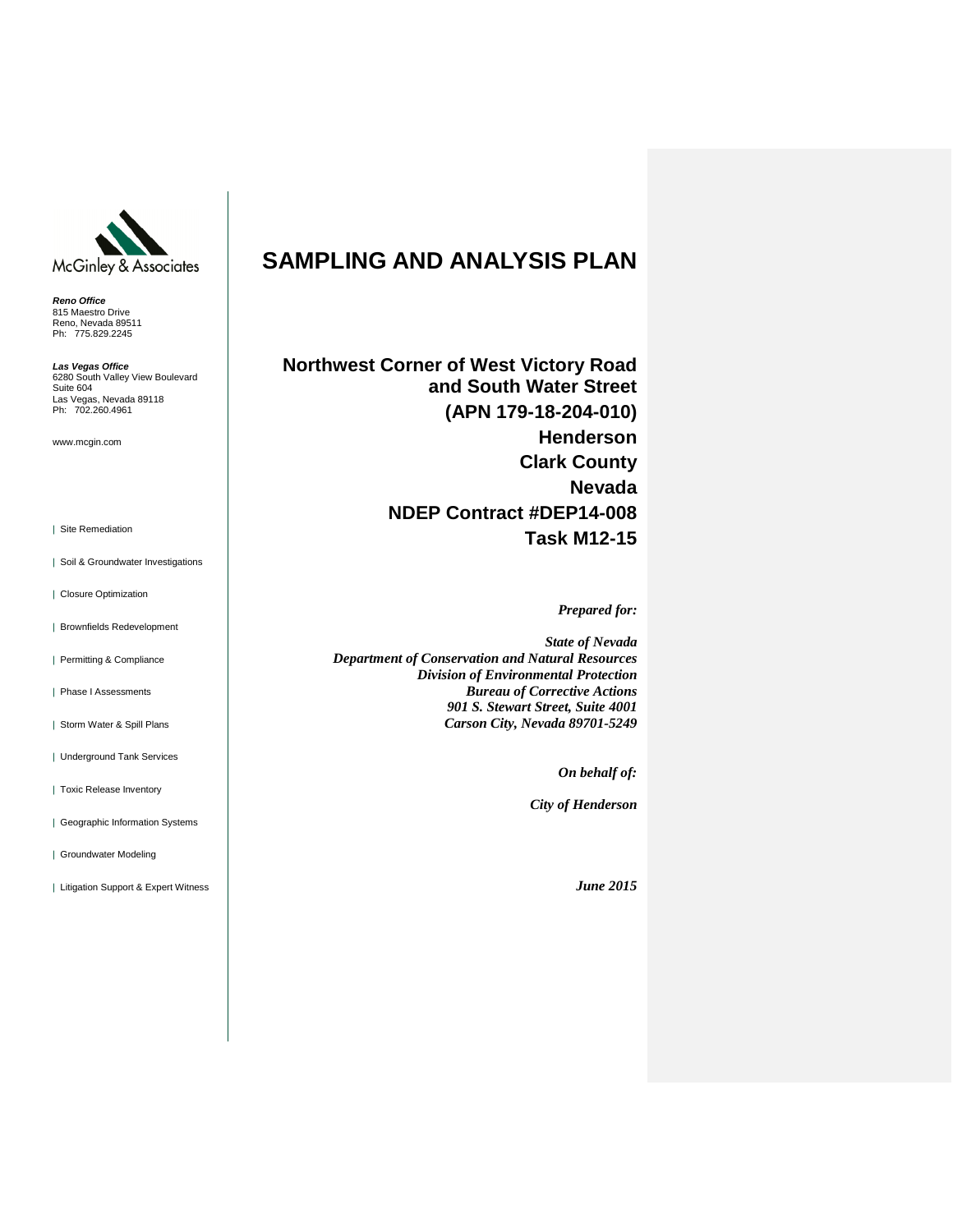### **Sampling and Analysis Plan for:**

Limited Phase II Environmental Site Assessment for APN 179-18-204-010 Northwest Corner of West Victory Road and South Water Street Henderson, Nevada

June 2015

MGA Principal:

Joe McGinley, C.E.M., P.E.

MGA Project Manager:

Brett Bottenberg, M.S., C.E.M.

MGA QA Project Manager:

Sarah Hoffman

NDEP Brownfields Program Quality Coordinator:

Mary Siders

NDEP Brownfields Program Coordinator:

Dave Friedman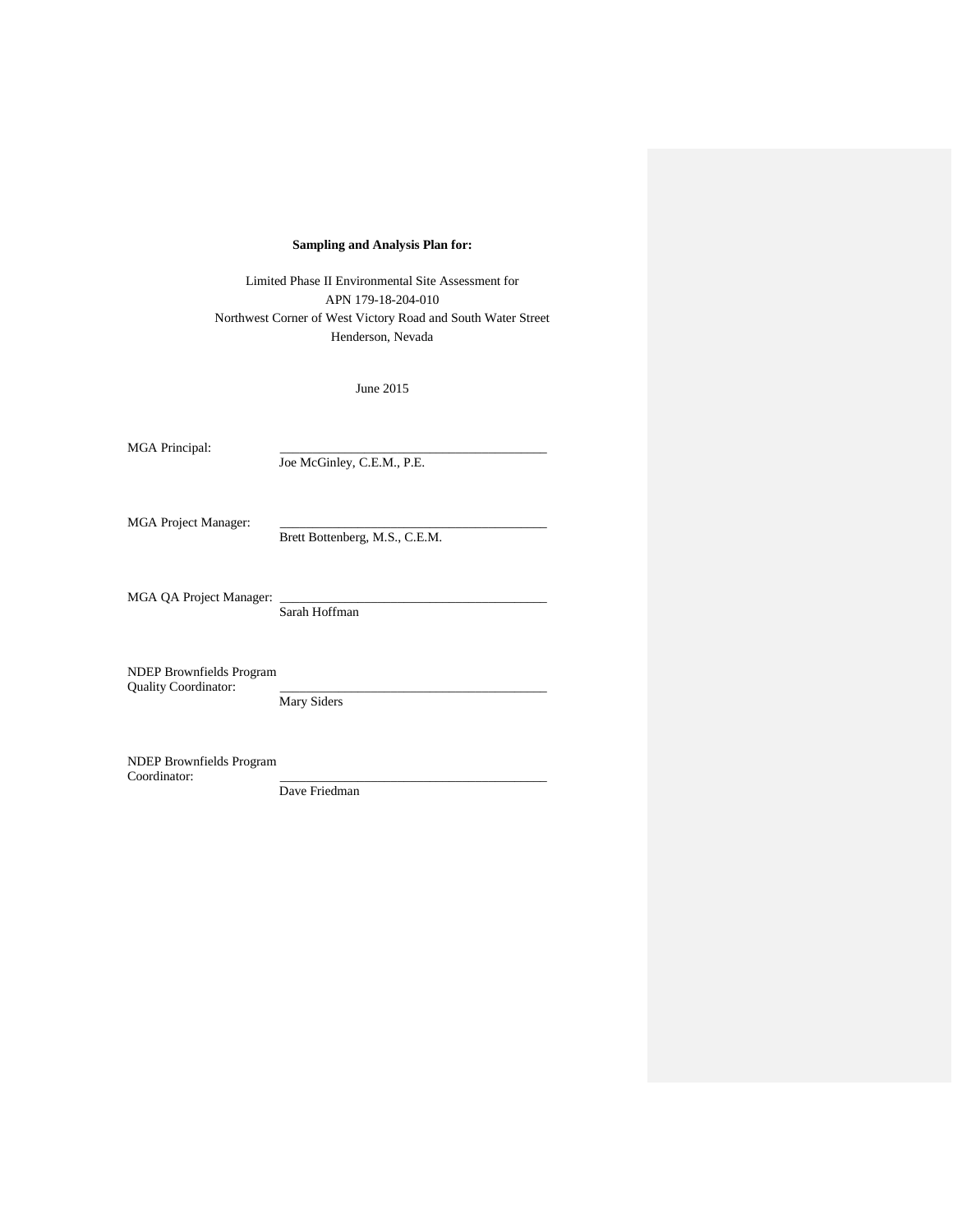# **TABLE OF CONTENTS**

| 1.               |                                 |                                                    |  |
|------------------|---------------------------------|----------------------------------------------------|--|
|                  | 1.1<br>1.2<br>1.3<br>1.4<br>1.5 |                                                    |  |
| 2.               |                                 |                                                    |  |
|                  | 2.1<br>2.2<br>2.3<br>2.4<br>2.5 |                                                    |  |
| 3.               |                                 |                                                    |  |
|                  | 3.1<br>3.2                      | 3.2.1<br>3.2.2<br>3.2.3<br>3.2.4<br>3.2.5          |  |
|                  | 3.3                             | 3.2.6<br>3.2.7<br>3.3.1<br>3.3.2<br>3.3.3<br>3.3.4 |  |
|                  | 3.4<br>3.5<br>3.6               | 3.5.1<br>3.5.2                                     |  |
| $\overline{4}$ . |                                 |                                                    |  |
|                  | 4.1                             |                                                    |  |
| 5.               |                                 |                                                    |  |
|                  | 5.1<br>5.2                      |                                                    |  |
| 6.               |                                 |                                                    |  |
|                  | 6.1<br>6.2                      | 6.1.1                                              |  |

Server\\BRN031\BRN031 - Phase II SAP Draft

McGinley & Associates, Inc.

 $\boldsymbol{i}$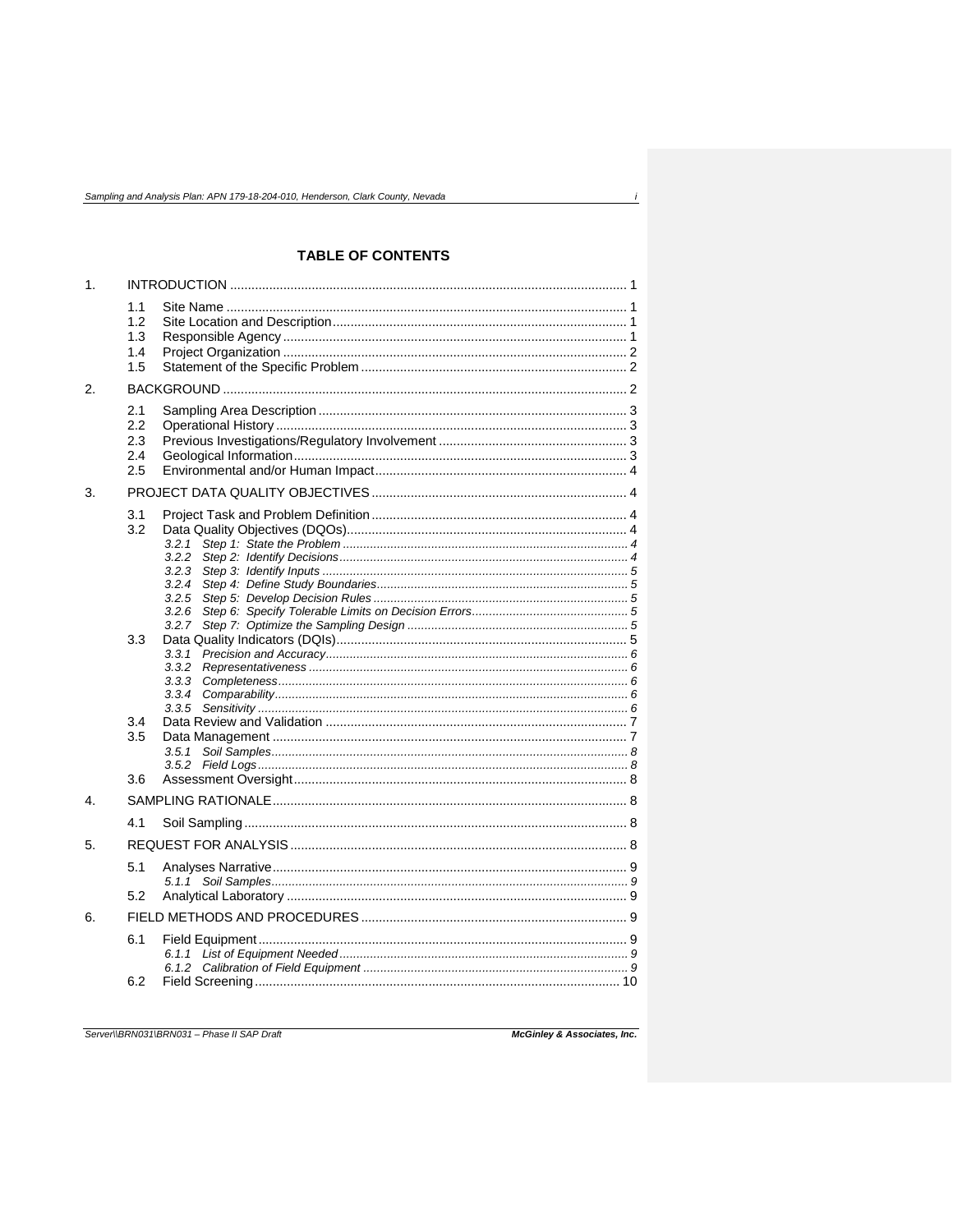|                 |                          | Sampling and Analysis Plan: APN 179-18-204-010, Henderson, Clark County, Nevada  | ii |
|-----------------|--------------------------|----------------------------------------------------------------------------------|----|
|                 | 6.3<br>6.4               |                                                                                  |    |
| 7 <sub>1</sub>  |                          |                                                                                  |    |
|                 | 7.1                      |                                                                                  |    |
| 8.              |                          |                                                                                  |    |
| 9.              |                          |                                                                                  |    |
|                 | 9.1<br>9.2<br>9.3<br>9.4 |                                                                                  |    |
| 10 <sub>1</sub> |                          |                                                                                  |    |
|                 | 10.1<br>10.2             | 10.4 Assessment of Field Variability (Field Duplicates or Co-located Samples) 12 |    |
| 11.             |                          |                                                                                  |    |
| 12.             |                          |                                                                                  |    |
| 13.             |                          |                                                                                  |    |
| 14.             |                          |                                                                                  |    |

#### Server\\BRN031\BRN031 - Phase II SAP Draft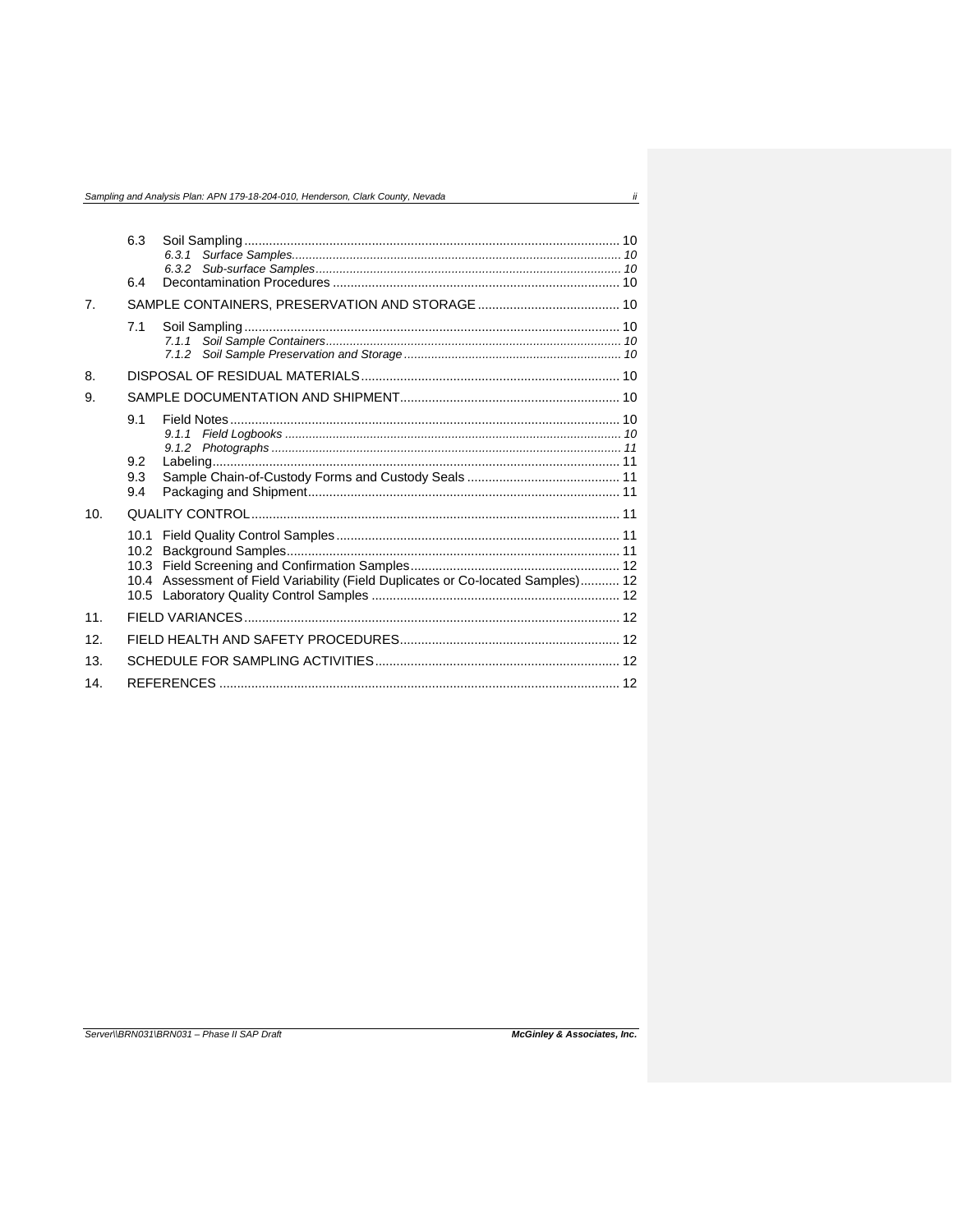# **TABLES**

| Table 1 | DQO Summary Table for Environmental Sampling, APN: 179-18-204-010,                     |
|---------|----------------------------------------------------------------------------------------|
|         | Henderson. Nevada                                                                      |
| Table 2 | Method Precision and Accuracy Goals for Select COCs, Reporting Limits and<br>Nevada RC |

# **FIGURES**

- Figure 1 Project Location Map
- Figure 2 Site Map

# **APPENDICES**

- Appendix A Laboratory Data Quality *Indicators, Method Quality Objectives and Sample* Handling Procedures
- Appendix B MGA SOPs
- Appendix C Site Health and Safety Plan
- Appendix D Sample Labels
- Appendix E Chain-of-Custody Forms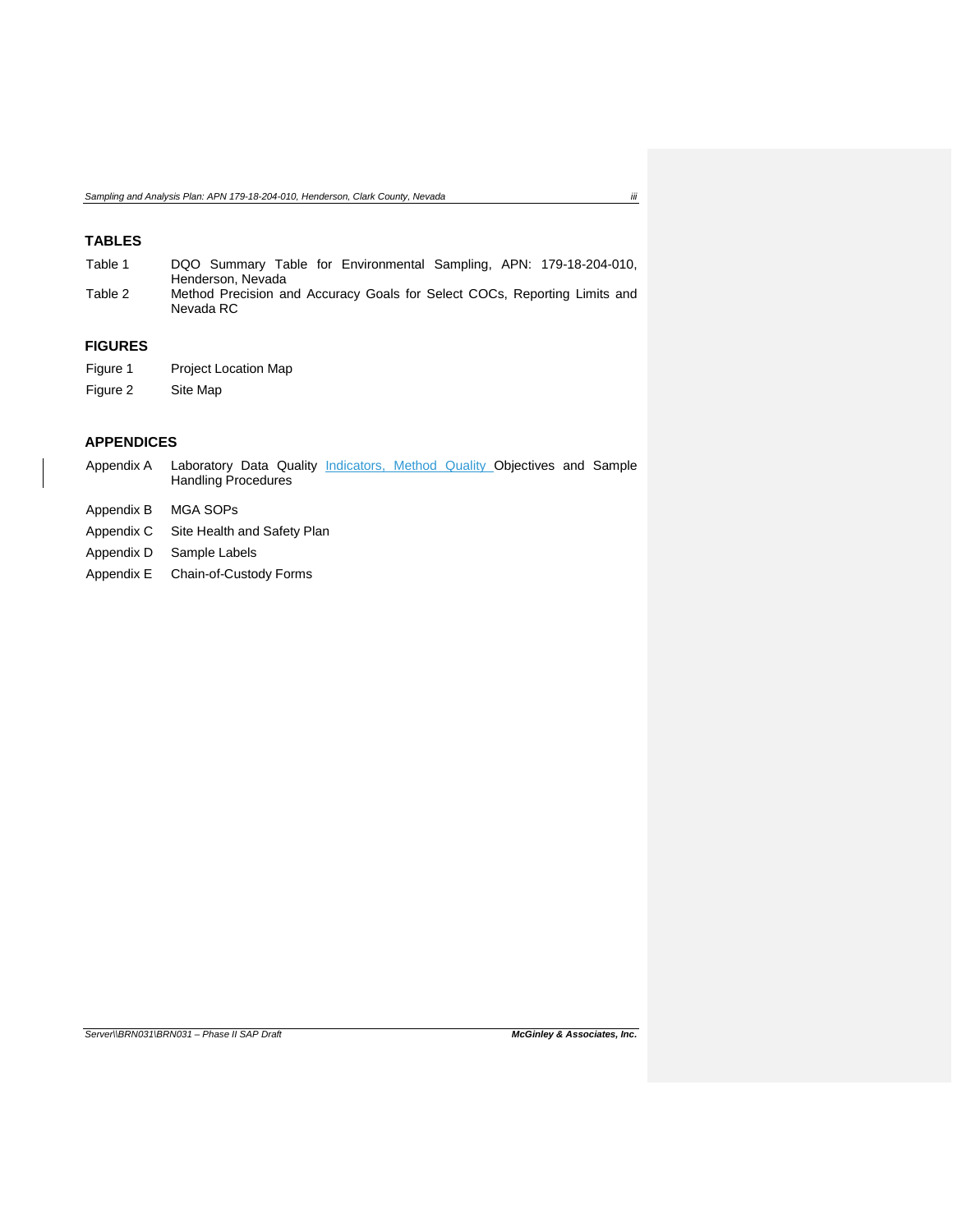# <span id="page-5-0"></span>**1. INTRODUCTION**

McGinley and Associates, Inc. (MGA) has prepared this Sampling and Analysis Plan (SAP) for assessment activities to be conducted at the northwest corner of West Victory Road and South Water Street in Henderson, Nevada. These assessment activities are being funded by a 128(a) Brownfields grant under United States Environmental Protection Agency (USEPA) Cooperative Agreement # RP-00T84901-3 to the Nevada Division of Environmental Protection (NDEP) and its associated State of Nevada Brownfields Program (NBP). This SAP was prepared in accordance with the NDEP Quality Assurance Program Plan (QA Program Plan) prepared for the NBP (NDEP, 2013).

This SAP addresses the field sampling, analytical procedures, quality control/quality assurance, and data review procedures for the collection and analysis of:

• Soil samples to evaluate contamination from possible substation equipment that may have been previously located on the site between the 1950s and 1990s.

### <span id="page-5-1"></span>**1.1 Site Name**

Site B

### <span id="page-5-2"></span>**1.2 Site Location and Description**

The subject property consists of vacant land located in Henderson, Clark County, Nevada. The subject property is located in the northwest corner of West Victory Road and South Water Street and is listed with Clark County, Nevada as Assessor's Parcel Number (APN) 179-18-204-010. Geographically, the subject property is located in the S ½ of the NW ¼ of Section 18, Township 22 South, Range 63 East of the Mount Diablo Base and Meridian (MDB&M). The subject property consists of a single parcel of land approximately 0.48 acre in size. The location of the site is indicated on Figure 1.

The subject property is currently undeveloped. It appears that the parcel has been cleared and graded. The layout of the subject property is illustrated on Figure 2.

### <span id="page-5-3"></span>**1.3 Responsible Agency**

This project is being conducted on behalf of the City of Henderson for the NDEP through the NBP and the investigation will conform to the requirements within the QA Program Plan (NDEP, 2013).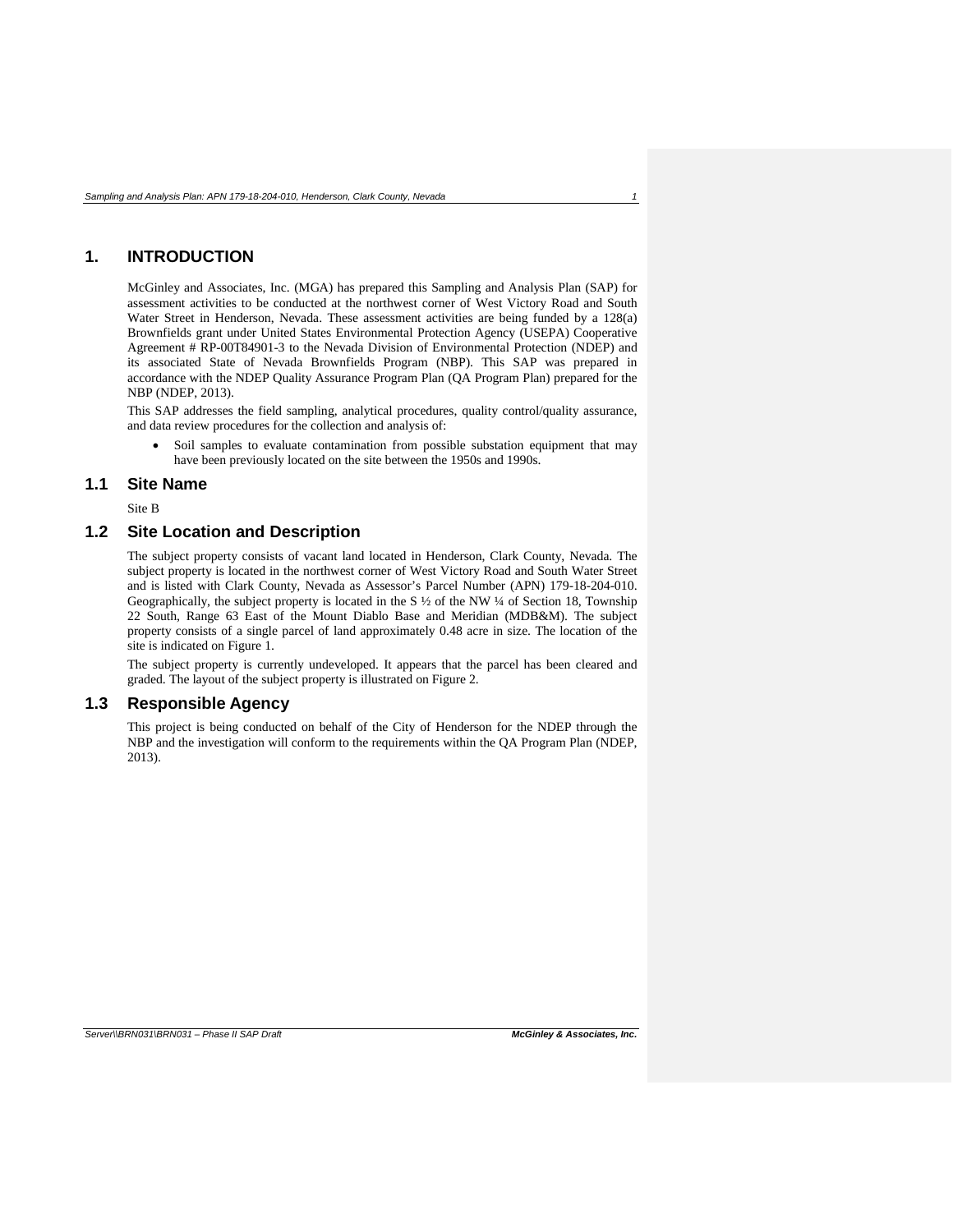# <span id="page-6-0"></span>**1.4 Project Organization**

| <b>Title/Responsibility</b>                      | <b>Name</b>             | <b>Phone</b>     |  |
|--------------------------------------------------|-------------------------|------------------|--|
| <b>City of Henderson</b>                         |                         |                  |  |
| <b>Site Contact</b>                              | Maryanne Cruzado        | $(702)$ 267-1515 |  |
| <b>NDEP</b>                                      |                         |                  |  |
| Program Coordinator for the NBP – Project        | Dave Friedman           | (775) 687-9385   |  |
| coordination, liaison with City of Henderson,    |                         |                  |  |
| review SAP, Quality Assurance (QA)               |                         |                  |  |
| Quality Coordinator for the NBP - Review         | Mary Siders             | $(775)$ 687-9496 |  |
| SAP, QA                                          |                         |                  |  |
| <b>USEPA</b>                                     |                         |                  |  |
| USEPA Nevada Program Officer                     | Gail Morison            | $(415)$ 972-3807 |  |
| <b>McGinley and Associates, Inc.</b>             |                         |                  |  |
| Principal - Senior review                        | Joe McGinley            | (775) 829-2245   |  |
| Project Manager - Project management,            | <b>Brett Bottenberg</b> | $(702)$ 260-4961 |  |
| regulatory liaison, coordinate field activities, |                         |                  |  |
| data review, report preparation.                 |                         |                  |  |
| Quality Manager / Environmental Scientist -      | Sarah Hoffman           | $(702)$ 260-4961 |  |
| Oversee implementation of SAP, review QA         |                         |                  |  |
| and Quality Control (QC) procedures,             |                         |                  |  |
| conduct sampling activities, report              |                         |                  |  |
| preparation, data validation.                    |                         |                  |  |
| GIS Services - Mapping support                   | Tim Dory                | (775) 829-2245   |  |
| Administrative Assistant - Administrative        | Linda Comstock          | $(702)$ 260-4961 |  |
| support                                          |                         |                  |  |
| <b>Contractors/Vendors</b>                       |                         |                  |  |
| ESC Lab Sciences - Analytical laboratory         | Jared Willis            | (615) 773-9678   |  |
| <b>Logistical Solutions</b>                      | Kris Everett            | (702) 596-2021   |  |

### <span id="page-6-1"></span>**1.5 Statement of the Specific Problem**

The site is a parcel which is heavily encumbered with utility infrastructure that will most likely be costly to relocate. Therefore, the City of Henderson has proposed to redevelop the subject property with a pocket park. which would be dedicated to the City of Henderson. However, before the property can be redeveloped, recognized environmental conditions (REC) discovered for the property during a February 2015 Phase I Environmental Site Assessment (ESA) will need to be addressed. The following REC was found:

• Historical information indicates that the subject property was formerly used by Nevada Power and/or California Pacific Utilities for an electrical power related facility. It appears that the facility may have been in use sometime between 1950 and 1996. It is unknown what type of equipment was used.

This REC will need to be addressed prior to redevelopment of the property and the assessment should include soil sampling collected from trenches to determine extent, if any, of potential contamination.

### <span id="page-6-2"></span>**2. BACKGROUND**

According to the Clark County, Nevada Assessor's Office, the subject property is comprised of one parcel of land listed as Clark County APN 179-18-204-010. The area of the parcel is

**Commented [DF1]:** Not sure what this means. To me it means for sole use by residents of Henderson. I suggest to end the statement with pocket park.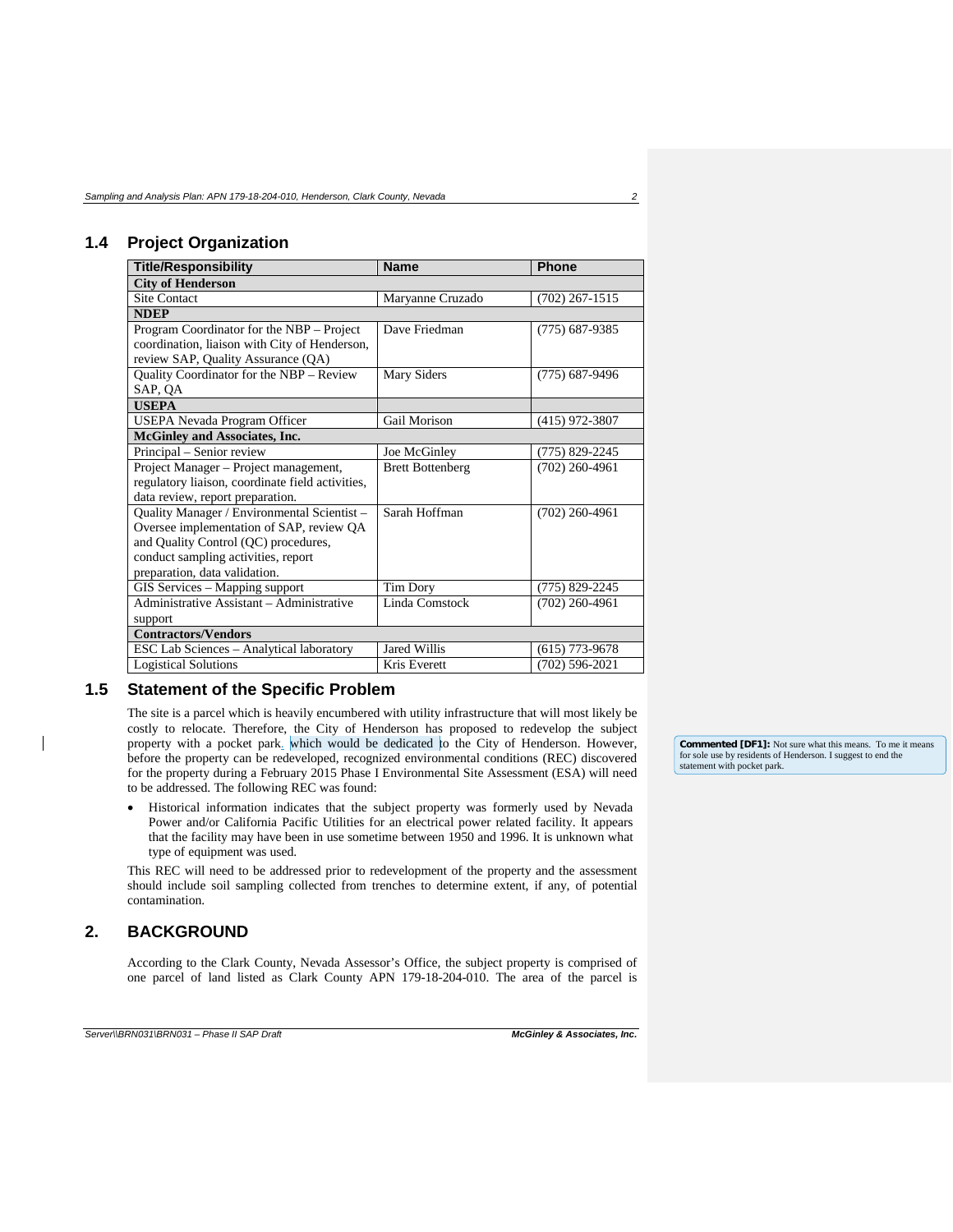approximately 0.48 acres. According to available assessor's information, the parcel is currently owned by City of Henderson Redevelopment. Information available on the website indicates that the current owner of APN 179-18-204-010 purchased the subject property in March of 1999. Previous owners of the subject property include James and Jean Hanily and Nevada Power Company.

### <span id="page-7-0"></span>**2.1 Sampling Area Description**

Four trenches approximately two feet wide by four feet long and from two to four feet deep are proposed to be excavated for this assessment. Within each trench, soil samples will be collected at one to two feet below ground surface (bgs) and at four feet bgs for a minimum of eight samples. If during trenching and sampling it is determined that impact to soil may be deeper or in a larger area than expected, additional soil samples will be collected to help delineate the impacts.

### <span id="page-7-1"></span>**2.2 Operational History**

Historical information suggests that a Nevada Power or California Pacific Utilities facility existed on the subject property in the past. However, it is unknown what type of facility occupied the site. Therefore, it is unknown if PCB-containing equipment was utilized on the subject property in the past.

### <span id="page-7-2"></span>**2.3 Previous Investigations/Regulatory Involvement**

In February of 2015, MGA conducted a Phase I ESA on the subject property for the NBP and funded by a 128(a) Brownfields grant under USEPA Cooperative Agreement # RP-00T84901-3 to the NDEP. The ESA was conducted in compliance with the American Society for Testing and Materials (ASTM) Standard E-1527-13 to identify any RECs at the site. The proposed sampling assessment is based on the findings of this Phase I ESA which are previously presented in Section 1.5 of this SAP.

#### <span id="page-7-3"></span>**2.4 Geological Information**

The subject property is located within the Mojave Desert region of southeastern Nevada at an elevation of approximately 1,904 feet above mean sea level. The geology of the subject property has been mapped as Ppediment and fan deposits of Henderson (John W. Bell and Eugene I. Smith, 1980). This unit is described as silty, sandy pebble gravel composed dominantly of dacite clasts derived from the volcanic rocks of the McCullough Range. The majority of surficial soils found at the subject property have been mapped as Caliza very gravelly sandy loam with slopes ranging from 2-8 percent. The unit is classified as Hydrologic Unit A, which is characterized by low run-off potential when thoroughly wet, as water freely transmits through the soil (NRCS, 2013).

There are no surface water boidies that exist on the subject property. The nearest major surface water body to the subject property is the Las Vegas Wash, which is located approximately three and one-half miles to the north. Based upon a review of well logs for the area, as provided on-line by the Nevada Division of Water Resources (NDWR), MGA estimates that depth to groundwater at the subject property is approximately 70 feet below ground surface (bgs) or greater. Based on topographic grade, groundwater flow direction is estimated to be generally towards the northnortheast. However, according to 1998 and 1999 monitoring reports available for review regarding the former Shell Station located to the north, groundwater flows towards the south. A search of the NDWR database did not indicate any wells exist or have existed in the past on the subject property. However, the database noted several wells on parcels located adjacent to the north and west of the subject property. Further, a file review of the former Shell Station LUST site located on the adjacent property to the north indicates that a monitoring well (MW-7) may

*Server\\BRN031\BRN031 – Phase II SAP Draft McGinley & Associates, Inc.*

**Commented [DF2]:** Provide discussion on where these will be located on the property and why those locations have been determined to adequately characterize the site. I would locate the trenches primarily based on the location of the substation equipment seen in the historical aerial phots, any visual clues noted during the pre-investigation site survey and to cover areally the parcel, prior to any underground utility considerations.

**Commented [DF3]:** It seems pretty clear that there was an offsite monitoring well installed on this parcel as part of NDEP case # H-000495 investigation. That LUST case should be mentioned here

**Commented [DF4]:**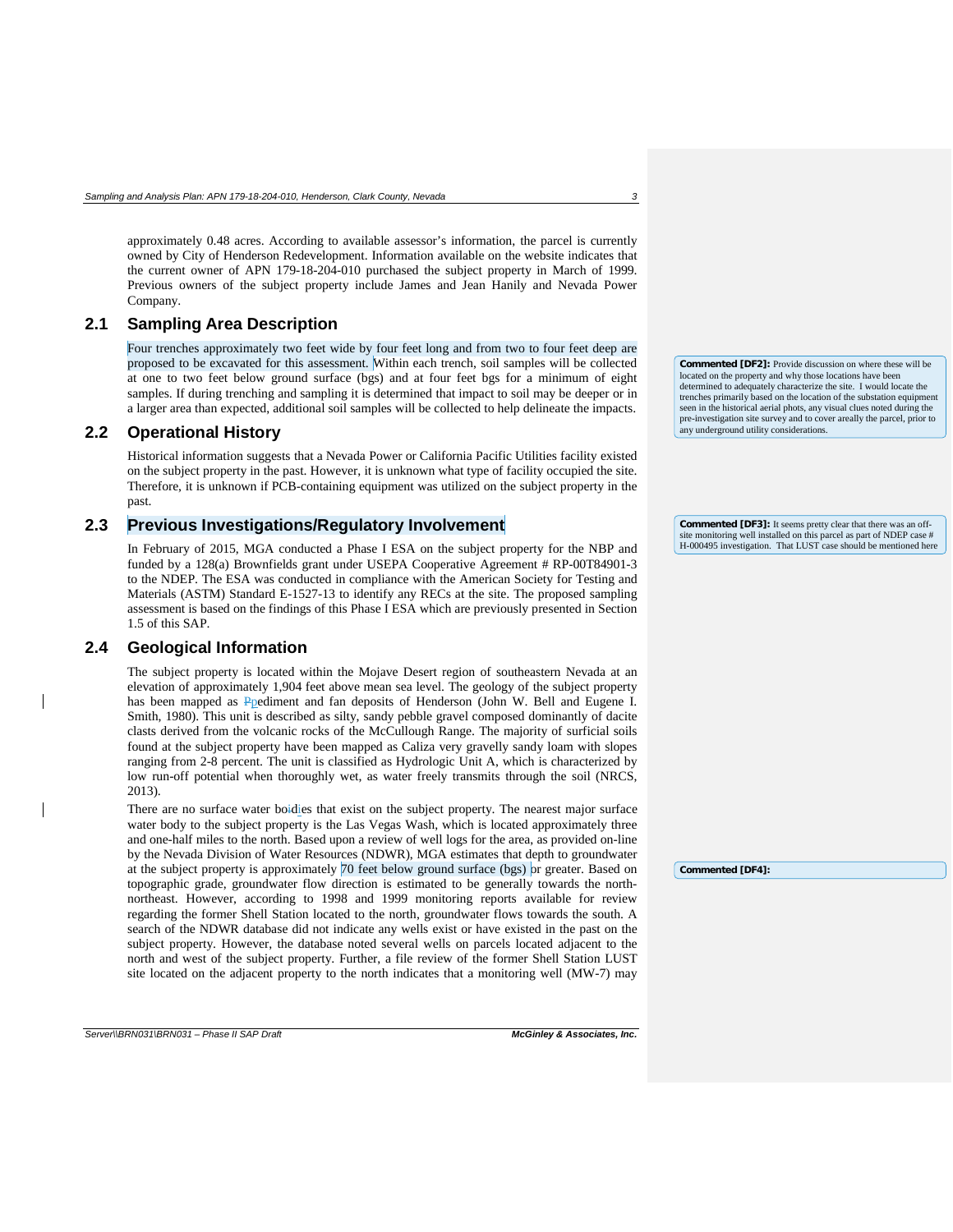have been located on the Subject Property in the past. This monitoring well appears to have been abandoned in February of 2002.

### <span id="page-8-0"></span>**2.5 Environmental and/or Human Impact**

Based on the review of readily accessible public information and interviews conducted for the Phase I ESA, it does not appear that adverse human health effects associated with potential contamination at this site have been reported or documented. However, the potential exists for receptors to interact with soils that have been disturbed-and impacted by contamination.

### <span id="page-8-1"></span>**3. PROJECT DATA QUALITY OBJECTIVES**

#### <span id="page-8-2"></span>**3.1 Project Task and Problem Definition**

The purpose of this investigation is to assess the soil for impacts from historical site use. Definitive data will be collected to determine the extent of soil contamination, if any.

#### <span id="page-8-3"></span>**3.2 Data Quality Objectives (DQOs)**

The DQO process (EPA 2006) is a systematic planning tool that is used to establish performance or acceptance criteria. These criteria, in turn, serve as the basis for designing a plan for collecting data of sufficient quality and quantity to support the goals of a study. The DQO process consists of seven iterative steps, as described in the following sections and summarized in Table 1.

#### <span id="page-8-4"></span>**3.2.1 Step 1: State the Problem**

Historical information indicates that the subject property was formerly used by Nevada Power and/or California Pacific Utilities for an electrical power related facility, that appears in the historic aerial photos to likely have been a substation. Communication with NV Energy subsequent to the completion of the Phase I ESA has confirmed this conclusion. It appears that the facility was may have been in use sometime between 1950 and 1996. It is unknown whather exact type of equipment that was used, but electrical transformers were present on the site and because of the age of the former facility, it is likely these transformers used a di-electric oil containing polychlorinated biphenyls (PCBs) and there is a chance that some of this di-electric oil was released over the course of the substation's operation. There is also the chance that petroleum fuel, chlorinated and non-chlorinated solvents and de-greasers, and heavy metals were used and potentially released to the ground surface during the site's operational history. Additional data are needed to define the nature and extent, if any, of contamination within the soil from this past use.

#### <span id="page-8-5"></span>**3.2.2 Step 2: Identify Decisions**

Analytical data for collected soil samples will be evaluated to determine if concentrations of contaminants of concern (COC) exceed Nevada reportable concentrations (RCs) for total petroleum hydrocarbons (TPH) using USEPA Method 8015B, volatile organic compounds (VOCs) using USEPA Method 8260B, semi-volatile organic compounds (SVOCs) using USEPA Method 8270C using Select Ion Monitoring (SIM) and Resource Conservation and Recovery Act (RCRA) metals using USEPA Method 6010. Analytical data will be compared to RCs as published in the NDEP Draft Guidelines for Discovery Events document (NAC 445A.345 to 445A.348). Results of the investigation will be used to determine if additional assessment and/or regulatory notification with subsequent clean-up are required on the site. Prior to selection of sampling locations, the site will be investigated using the historic aerial photographs depicting the former electric transmission facility, visual indications of an historic release and a photo-ionizing detector (PID) to determine the biased locations of most likely areas of contamination

where the trenching activities will occur.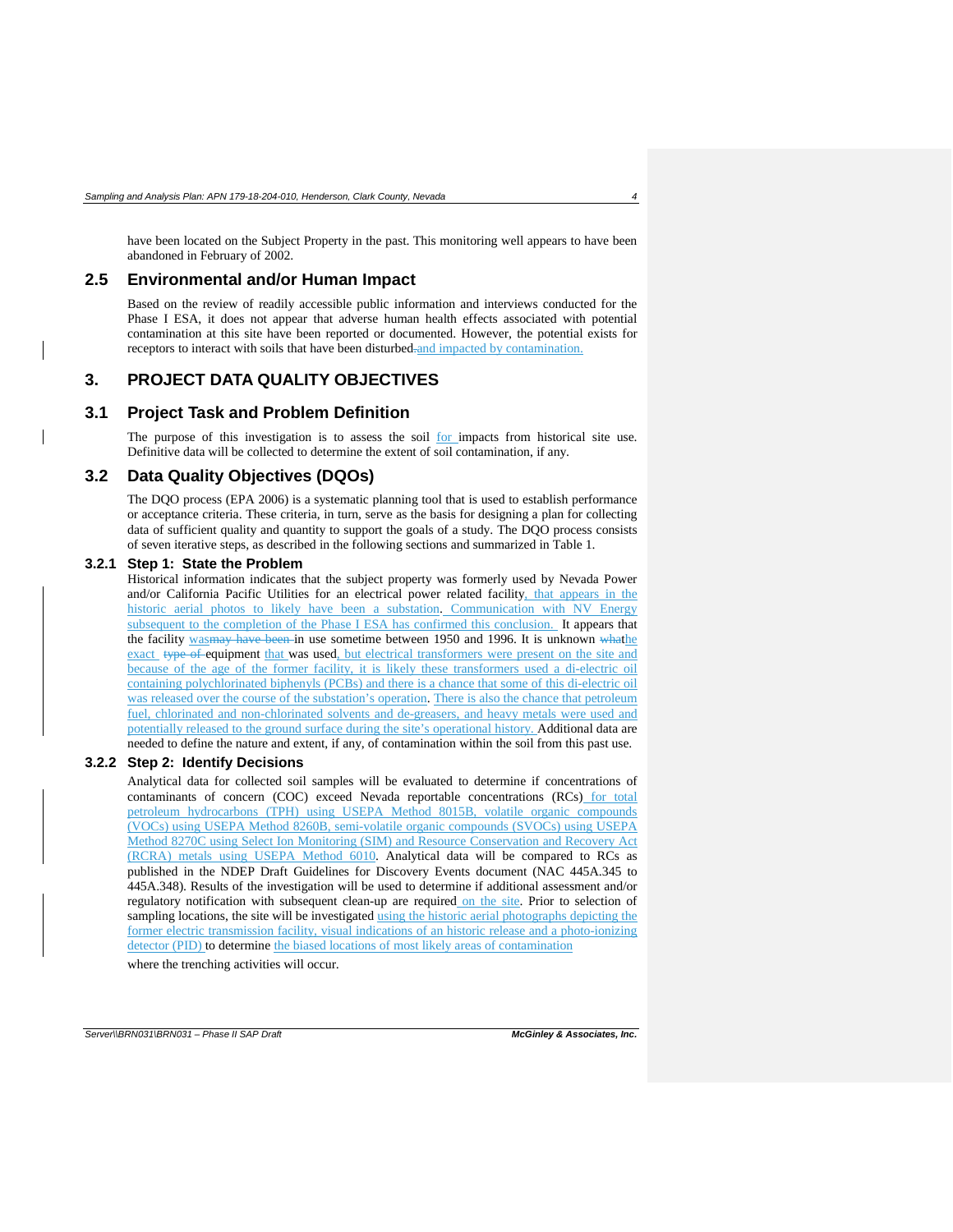#### <span id="page-9-0"></span>**3.2.3 Step 3: Identify Inputs**

Information required to address project objectives includes historical data, proposed quantitative data to be collected under this study, laboratory reporting limits that are below Nevada RCssoil RCs, and regulations regarding waste disposal.

Analytical testing of soil samples shall be conducted by ESC Lab Sciences of Mount Juliet, Tennessee. The laboratory Data Quality Indicators (DQIs) and Method Quality Objectives (DMQOs) for the analytical testing are provided in Appendix A.

#### <span id="page-9-1"></span>**3.2.4 Step 4: Define Study Boundaries**

The proposed investigation will occur at the vacant property located at the northwest corner of West Victory Road and South Water Street, Henderson, Nevada. Access will be provided by the City of Henderson. Soil sampling will be limited to within the excavated trenches. The duration of activities described in this SAP is approximately one to two days.

#### <span id="page-9-2"></span>**3.2.5 Step 5: Develop Decision Rules**

Decision rules are specified in Table 1 and describe actions based on qualitative and definitive data. Laboratory analytical data for the soil samples will be compared to State of Nevada RC. If results indicate the impacted soil is greater than three cubic yards, the spill will be reported to the NDEP.

#### <span id="page-9-3"></span>**3.2.6 Step 6: Specify Tolerable Limits on Decision Errors**

This is not a statistically based study; therefore, sampling locations will be selected based on professional judgment and site knowledge.

#### <span id="page-9-4"></span>**3.2.7 Step 7: Optimize the Sampling Design**

The number of samples will be determined in the field using professional judgment such that samples are representative of site conditions.

### <span id="page-9-5"></span>**3.3 Data Quality Indicators (DQIs)**

DQIs (precision, accuracy, representativeness, completeness, comparability and sensitivity [i.e., PARCCS parameters]) refer to quality control criteria established for various aspects of data gathering, sampling, and/or analyses. The DQIs are as follows:

- **Precision**: The degree of mutual agreement between or among independent measurements of a similar property (usually reported as standard deviation (SD) or relative percent difference) and relates to the analysis of duplicate laboratory or field samples.
- **Accuracy**: The degree of agreement of a measurement with a known or true value and is determined by comparing the reported laboratory value for a sample to a known or true concentration (i.e. matrix spikes, surrogate spikes, laboratory control samples and performance samples).
- **Representativeness**: The expression of the degree to which data accurately and precisely represent a characteristic of an environmental condition or population and relates to the method of collecting samples and determining sampling locations.
- **Completeness**: Expressed as the percent of valid usable data obtained compared to the amount that was expected.
- **Comparability**: The degree of confidence with which one data set can be compared to another.
- Sensitivity: Defined by the laboratory detection limits and are generally expressed in terms of method detection limits (MDLs) or reporting limits (RLs).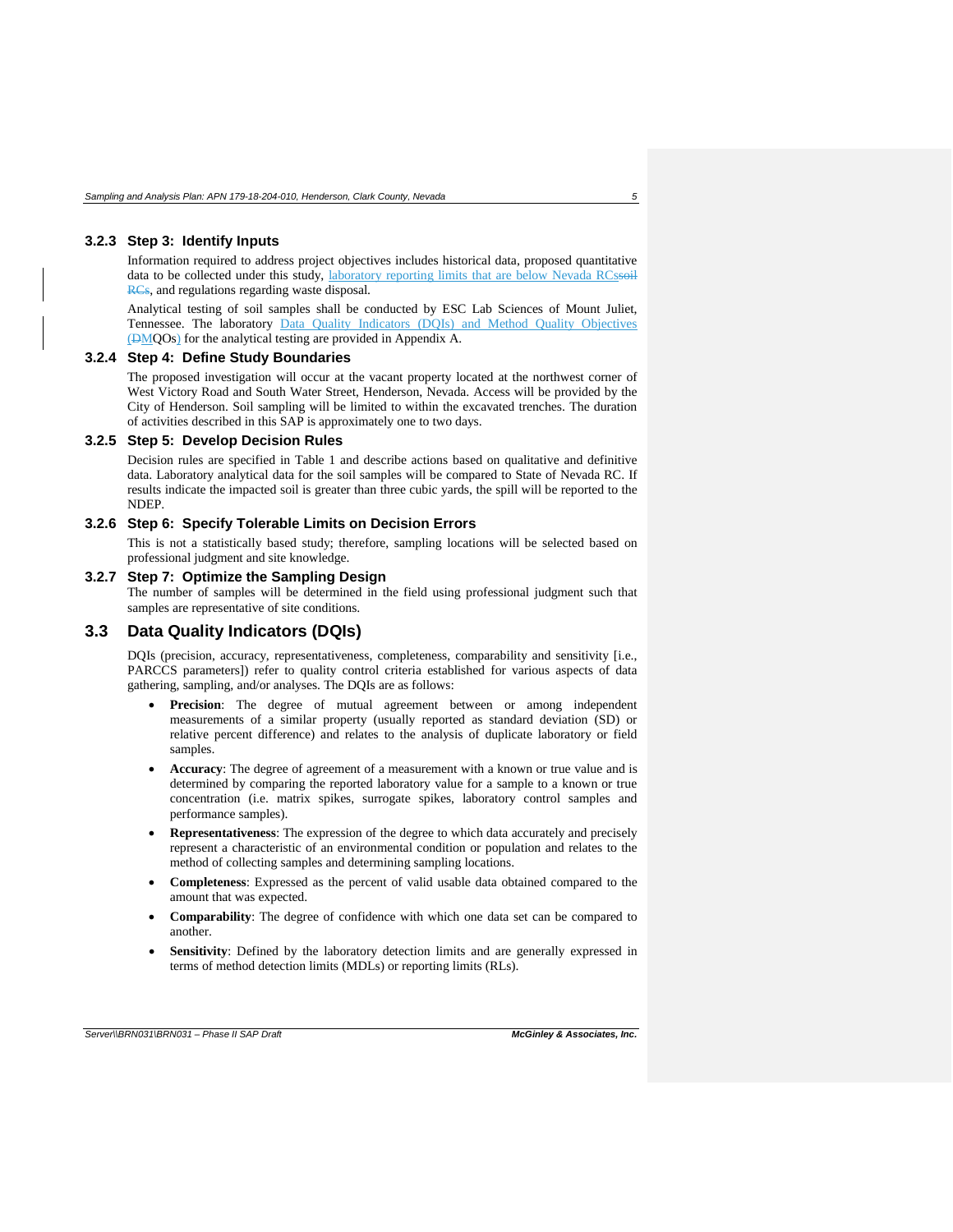#### <span id="page-10-0"></span>**3.3.1 Precision and Accuracy**

Data quality objectives will be met through adherence of required sampling methodology, required laboratory analytical methods, and data review. Data are accepted and rejected based on the data quality objectives. If the data are near the regulatory limit and could be affected by variability and accuracy measures, such as low recovery for spikes or surrogates, then further evaluation may be conducted.

Accuracy is determined for field measurements by field equipment calibration before and after sample measurement using appropriate standards. For laboratory measures, accuracy is determined through field blanks, lab matrix spikes, certified reference material, and/or laboratory control samples.

Precision measurements are typically determined by the resolution of the instrument and through evaluation of field and laboratory duplicates. Field duplicates account for both precision of sampling techniques and laboratory analysis, as well as environmental variability. Field duplicates will consist of two grab samples collected in rapid succession from the same location. Laboratory duplicates are used to evaluate precision of the laboratory process.

#### <span id="page-10-1"></span>**3.3.2 Representativeness**

Sampling locations will be selected using professional judgment and will adequately represent site conditions for the area being investigated.

### <span id="page-10-2"></span>**3.3.3 Completeness**

The project goal is to obtain an adequate number of samples to characterize site conditions.

### <span id="page-10-3"></span>**3.3.4 Comparability**

Similar studies have not been performed at the project site in the past.

#### <span id="page-10-4"></span>**3.3.5 Sensitivity**

The laboratory reporting limits are adequate for this investigation when comparing those to screening levels utilized for this project. The table below presents the constituents of concern and their associated reporting limits and screening levels.

| <b>Constituent of Concern</b>         | <b>Method Detection Limit (MDL)/</b><br><b>Reported Detection Limit (RDL)</b> | <b>Screening Level</b> |
|---------------------------------------|-------------------------------------------------------------------------------|------------------------|
| PCB aroclor 1016                      | RDL: 0.017 mg/kg                                                              | $4.0 \text{ mg/kg}$    |
| PCB aroclor 1221, 1232                | $RDL: 0.017$ mg/kg                                                            | $0.15 \text{ mg/kg}$   |
| PCB aroclor 1242, 1248,<br>1254, 1260 | $RDL: 0.017$ mg/kg                                                            | $0.24 \text{ mg/kg}$   |
| PCB aroclor 5460                      | $RDL: 0.017$ mg/kg                                                            | $3.7 \text{ mg/kg}$    |
| <b>TPH</b>                            | MDL: $0.0289$ mg/kg<br>$RDL: 0.10$ mg/kg                                      | $100 \text{ mg/kg}$    |
| Arsenic                               | MDL: 0.3950 mg/kg<br>$RDL:1$ mg/kg                                            | 0.67                   |
| Barium                                | $MDL: 0.05$ mg/kg<br>$RDL: 0.25$ mg/kg                                        | 15,000                 |
| Cadmium                               | MDL: $0.0350$ mg/kg<br>$RDL: 0.25$ mg/kg                                      | 70                     |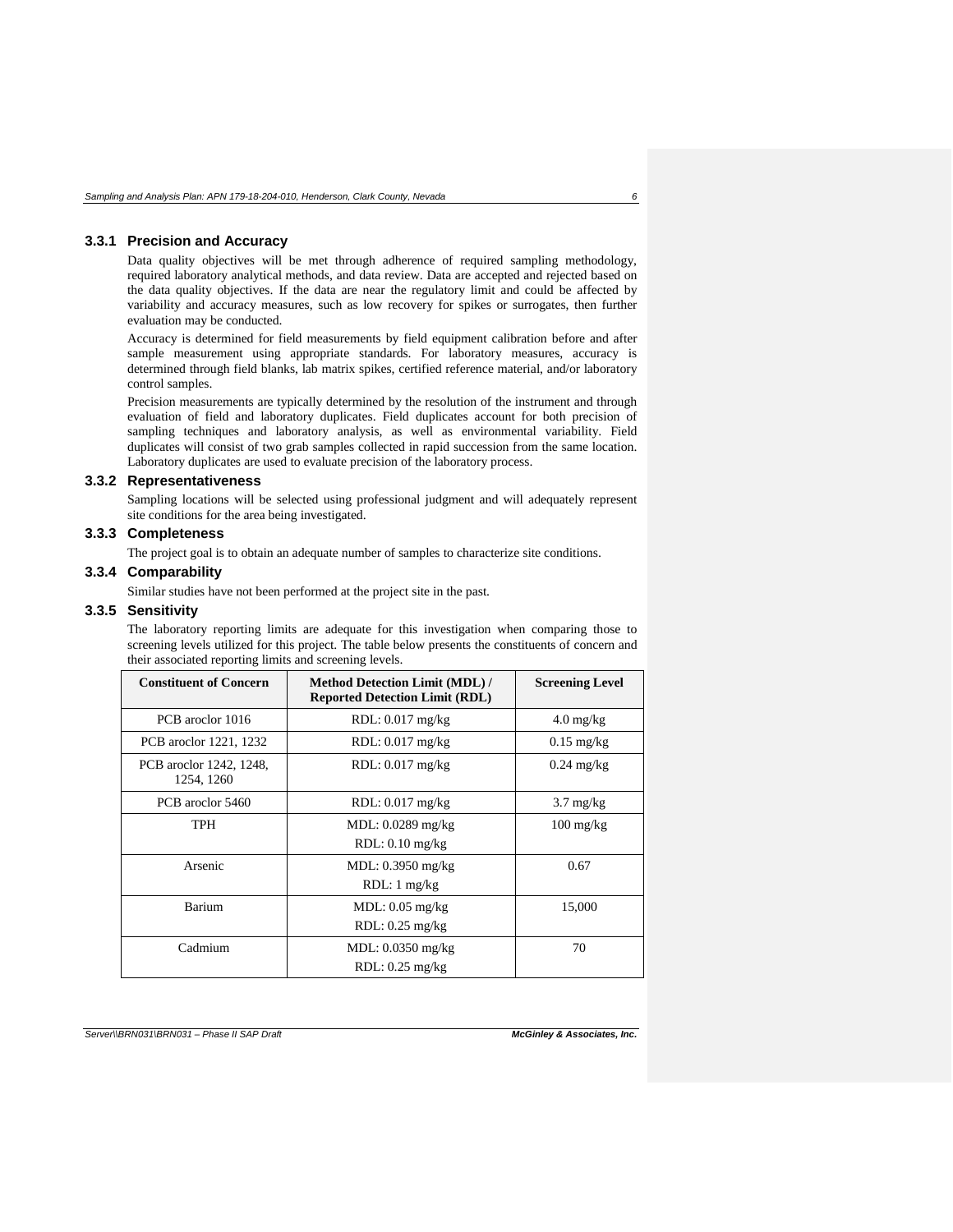| Chromium | MDL: $0.1150$ mg/kg<br>$RDL: 0.50$ mg/kg | 0.30 |
|----------|------------------------------------------|------|
| Lead     | MDL: 0.12 mg/kg<br>$RDL: 0.25$ mg/kg     | 0.30 |
| Mercury  | MDL: $0.0015$ mg/kg<br>$RDL: 0.02$ mg/kg | 9.4  |
| Selenium | MDL: 0.46 mg/kg<br>RDL: 1 mg/kg          | 390  |
| Silver   | MDL: $0.1250$ mg/kg<br>$RDL: 0.50$ mg/kg | 390  |

#### <span id="page-11-0"></span>**3.4 Data Review and Validation**

Data verification is the process of evaluating the completeness, correctness, conformance, and compliance of a specific data set against the method, procedural, or contractual requirements. Data verification evaluates whether sampling protocols, Standard Operating Procedures (SOP), and analytical methods were followed during data generation. Verification also involves examining the data for errors or omissions. Field and laboratory staff will verify that the work is producing appropriate outputs.

Data validation is a systematic process for reviewing a body of data against a pre-established set of acceptance criteria defined in this plan. Data validation is an analyte- and sample-specific process that extends the evaluation of data beyond data verification and is performed to determine the analytical quality of a specific data set. Validation involves a detailed examination of the data package to determine whether measurement quality objectives (MQO) for precision, accuracy, and sensitivity have been met. For this environmental assessment, the intent of the data review and validation process is to verify that the specified levels of precision, accuracy, reproducibility, completeness, comparability, and analytical sensitivity of the final results are achieved, with respect to the project MQOs, and that the data fulfill project DQOs.

MGA's QA officer will supervise or perform data quality assessment tasks. MGA will consistently evaluate and document measurement data to monitor consistency with MQOs, to quantitatively assess data quality, and to identify potential limitations to data use. MGA will review field and analytical laboratory data generated for this project, including the following:

- Chain of custody documentation;
- Laboratory batch QC frequency; and
- Results of batch and field QC analyses.

The laboratory will generate and review all laboratory data. Each data point will be assessed as non-qualified or qualified based upon the acceptance criteria. Data may be qualified as "estimated" (J-qualified); these data are used as is. Some data may be qualified as "rejected" (Rqualified) if critical QC parameters are not met; these data are unusable for any purpose. Sample re-analysis, for data not meeting MQOs, will be considered as a possible corrective action. Thirdparty data validation will not be performed.

### <span id="page-11-1"></span>**3.5 Data Management**

Sampling will be conducted in accordance with MGA's SOP. A unique identification number will be assigned to each sample. The number will be an alphanumeric sequence that serves as an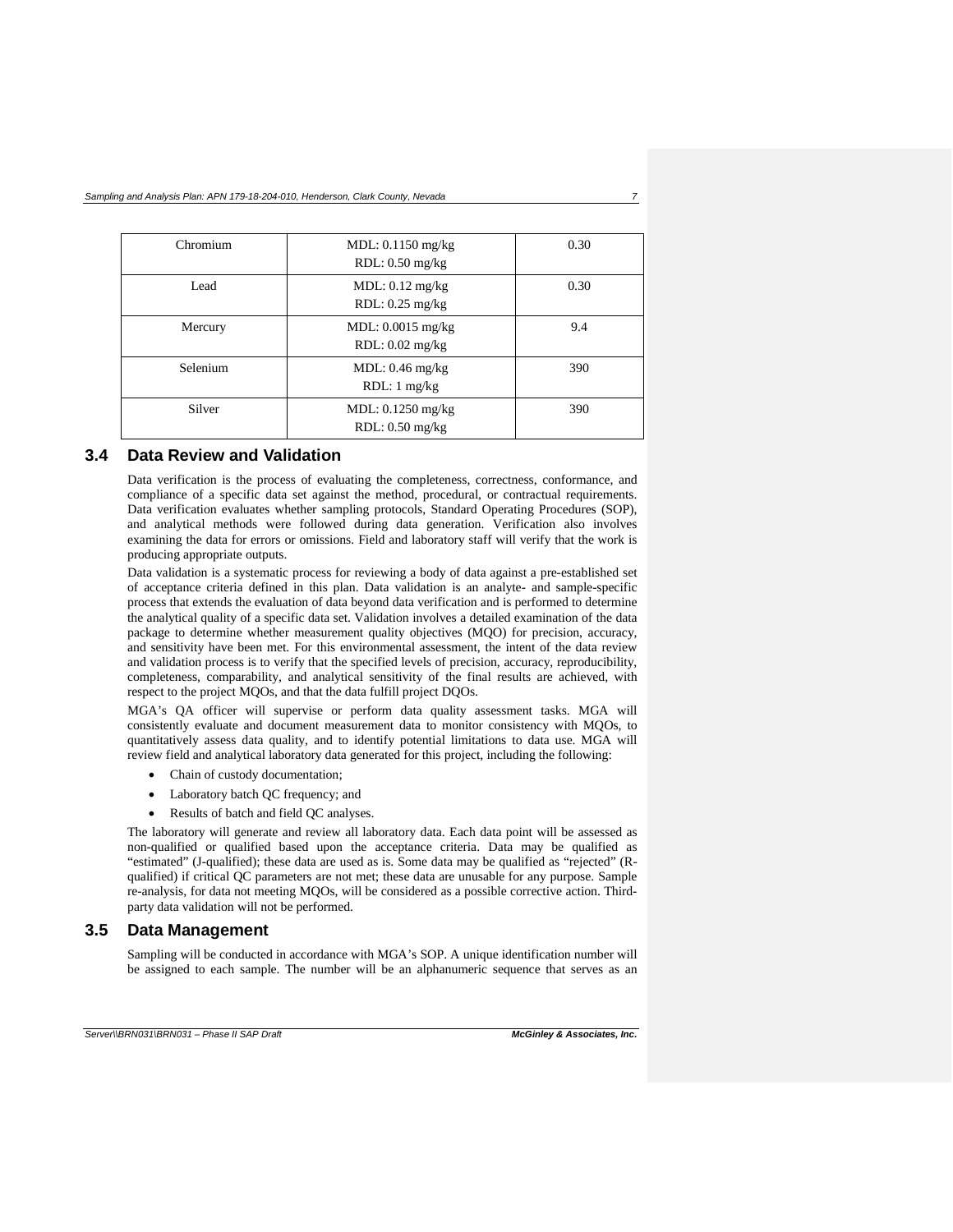acronym to identify the sample. The following sections define the format will be used for the sample designation.

#### <span id="page-12-0"></span>**3.5.1 Soil Samples**

Soil samples collected for this project will be identified based on the following unique identification system:

**Sample ID:** BRN031-T1-01-2.0

**BRN031 -** MGA project number

**T1-01 –** Trench number and soil sample number (i.e., #01)

**2.0** – Depth of soil sample (i.e., 2.0 feet bgs)

### <span id="page-12-1"></span>**3.5.2 Field Logs**

Field logs shall be maintained throughout the project. The following information shall be included on the field logs: description of activities conducted, dates and times, field observations, deviations from sampling program, names of on-site personnel, and sampling locations.

Samples shall be preserved or cooled as required for each laboratory analysis. Samples shall be delivered or shipped to the laboratory under chain-of-custody protocol.

#### <span id="page-12-2"></span>**3.6 Assessment Oversight**

Prior to commencing with field activities, the SAP and Health and Safety Plan (HASP) will be reviewed by the Project Team. A copy of the HASP is located in Appendix B. The MGA QA Officer will oversee QC of all field activities. If modifications to the proposed sampling program are required due to field conditions, the Project Manager shall be notified for direction. Any modifications to the sampling plan will be documented in the field logs and in the project report as "deviations from the sampling plan."

### <span id="page-12-3"></span>**4. SAMPLING RATIONALE**

Soil samples will be collected from various depths within each trench. An adequate number of samples will be collected to initially assess site conditions. Professional judgment shall be used to select sampling locations that are likely to provide data to address project DQOs (Table 1). Decision statements formulated in the project DQOs are largely concerned with delineating the extent and magnitude of contamination. It is estimated that a maximum of twenty soil samples will be collected for this assessment.

### <span id="page-12-4"></span>**4.1 Soil Sampling**

An initial walkthrough will be conducted to identify possible locations of impacted soil. Trenching activity will occur at locations where staining and/or the presence of odors are observed or detected and where the land has been cleared from possible underground utilities or unknown obstructions. Soil samples will be collected from each trench at select depths and sample locations and will be screened via PID. MGAs SOP for PID soil screening and soil sampling can be found in Appendix C. A minimum of two soil samples will be collected from each trench. A copy of MGA sampling label is located in Appendix D.

## <span id="page-12-5"></span>**5. REQUEST FOR ANALYSIS**

Laboratory analyses for each collected sample are discussed in Section 5.1 below.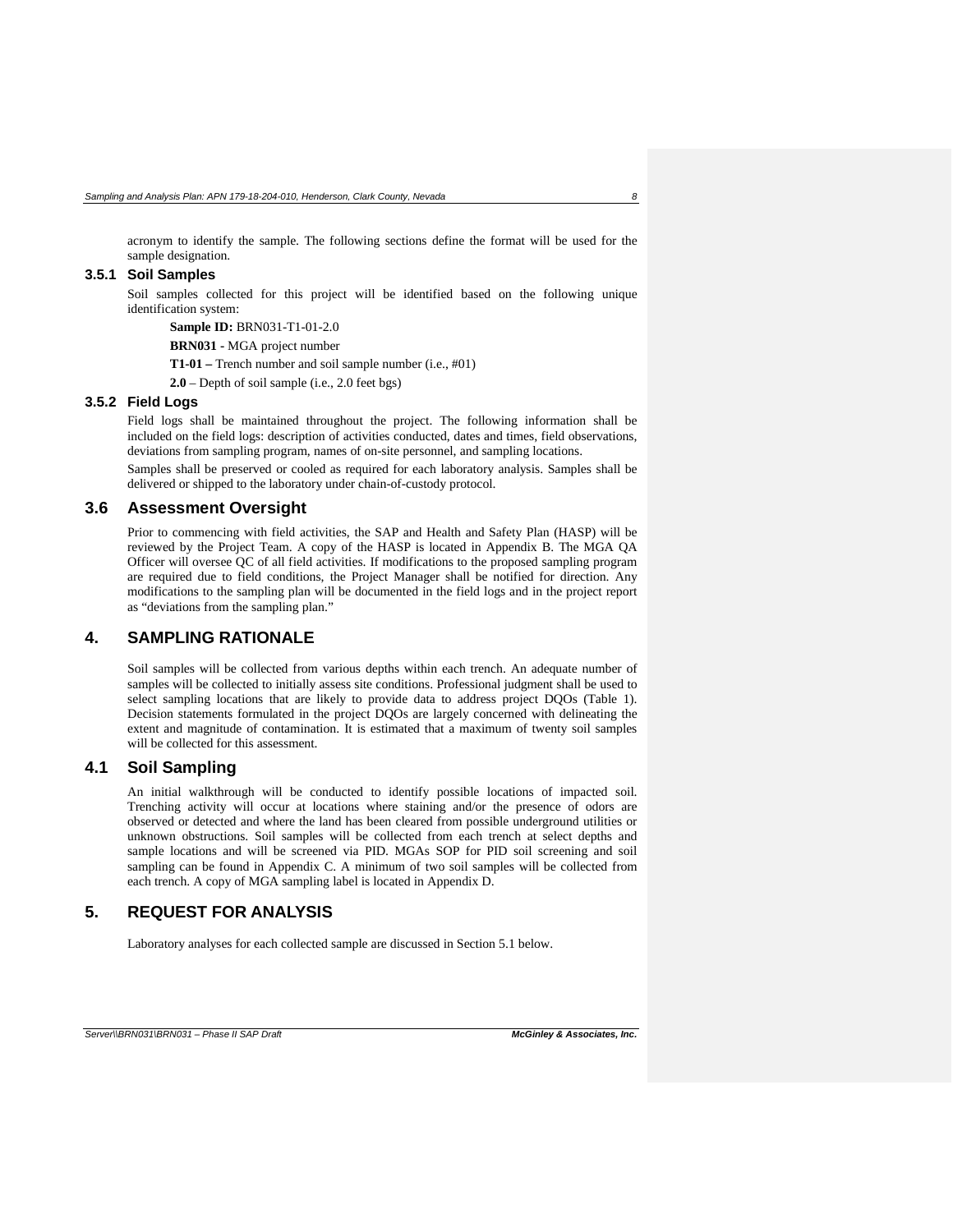### <span id="page-13-0"></span>**5.1 Analyses Narrative**

### <span id="page-13-1"></span>**5.1.1 Soil Samples**

It is anticipated that four trenches will be excavated for this assessment. A minimum of eight soil samples will be collected for analytical testing. The soil samples will be collected as described in Sections 4.1 and 4.2 and analyzed for the following:

- PCBs: EPA Method 8082
- TPH full suite including gasoline range organics (GRO), diesel range organics (DRO), and oil range organics (ORO): EPA Method 8015
- Resource Conservation and Recovery Act (RCRA) metals: EPA Method 6010;
- Semi-volatile organic compounds (SVOCs) Polynuclear aromatics (PNA) with SIM: EPA Method 8270C (if necessary); and
- Volatile organic compounds (VOCs): EPA Method 8260B (if necessary).

### <span id="page-13-2"></span>**5.2 Analytical Laboratory**

Analytical testing on soil samples shall be conducted by ESC Lab Sciences. Analytical testing and sample handling shall be conducted in accordance with their SOP (Appendix A). ESC Lab Sciences is certified in the State of Nevada.

### <span id="page-13-3"></span>**6. FIELD METHODS AND PROCEDURES**

### <span id="page-13-4"></span>**6.1 Field Equipment**

## <span id="page-13-5"></span>**6.1.1 List of Equipment Needed**

- Field logbook and field data sheets;
- Personal protective equipment (Level D);
- Tape measure;
- Camera;
- 55-gallon drums;
- PID instrument;
- 4-oz glass sample containers;
- Volatile organic analysis (VOA) vials;
- Cooler and ice;
- Sample labels;
- Pick axe;
- Shovel:
- Stainless steel bowls and scoops;
- Decontamination supplies;
- Knife/box cutter with retractable blade;
- Zip-lock type bags;
- Permanent marker; and
- Surface tape.

### <span id="page-13-6"></span>**6.1.2 Calibration of Field Equipment**

All field equipment will be calibrated according to the manufacturer's guidelines and specifications. Calibration records will be logged in field notebooks.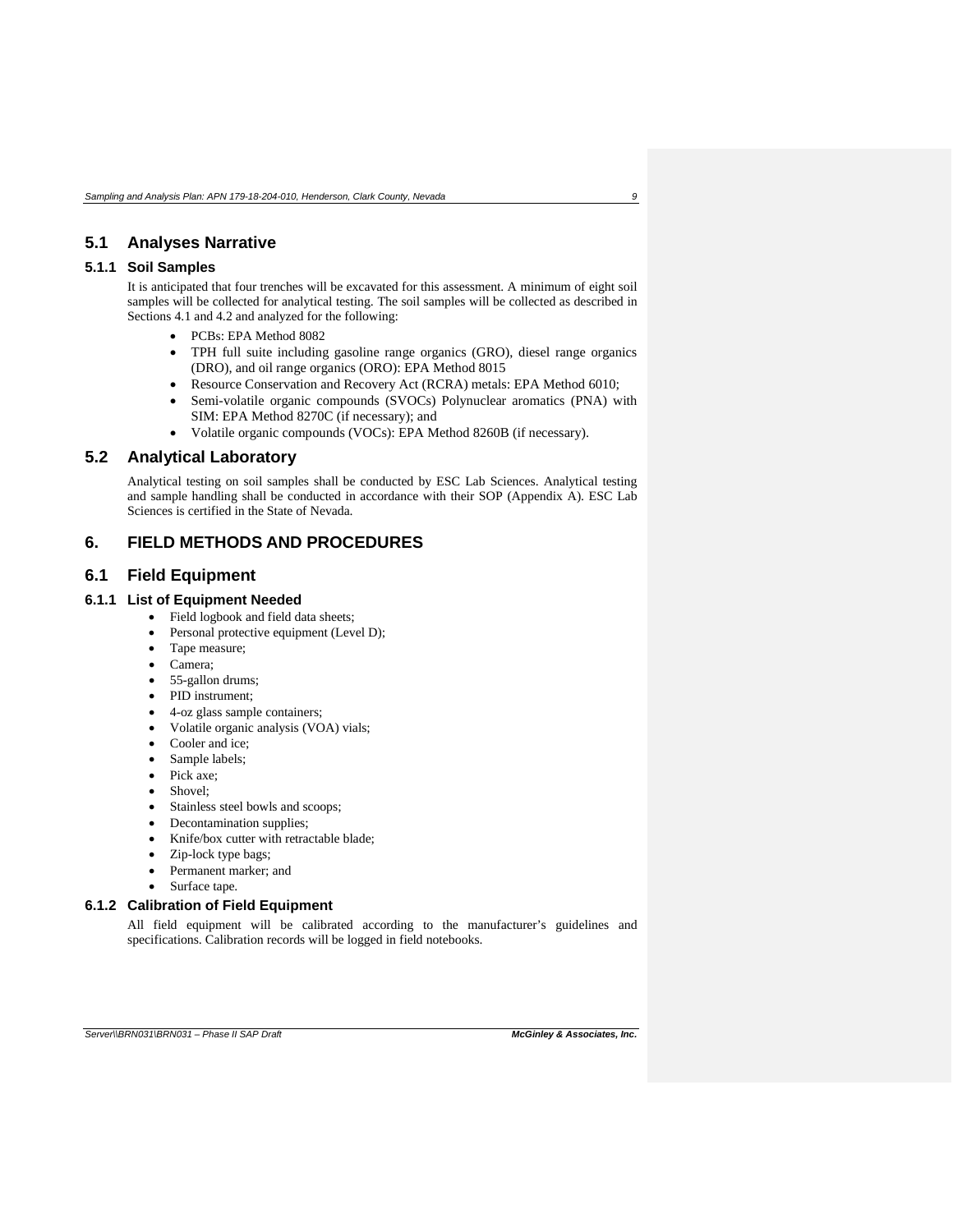### <span id="page-14-0"></span>**6.2 Field Screening**

PID screening of soil collected from trenching activities will be utilized to help determine collection locations for soil samples. MGA SOP utilized for screening is provided in Appendix C.

### <span id="page-14-1"></span>**6.3 Soil Sampling**

### <span id="page-14-2"></span>**6.3.1 Surface Samples**

Surface samples are not anticipated to be collected for this project. However, if surface soil sampling is performed, sample collection will be conducted in accordance with MGA's SOP as presented in Appendix C.

#### <span id="page-14-3"></span>**6.3.2 Sub-surface Samples**

Sub-surface soil samples will be collected in accordance with MGA's SOP as presented in Appendix C.

### <span id="page-14-4"></span>**6.4 Decontamination Procedures**

All field equipment which comes in contact with potentially contaminated soil will be decontaminated in accordance with MGA's SOP as presented in Appendix C. Decontamination will occur prior to and after each use of a piece of equipment.

# <span id="page-14-5"></span>**7. SAMPLE CONTAINERS, PRESERVATION AND STORAGE**

### <span id="page-14-6"></span>**7.1 Soil Sampling**

### <span id="page-14-7"></span>**7.1.1 Soil Sample Containers**

Soil samples will be collected in dedicated sample containers provided by the analytical laboratory. The soil samples will be delivered to the laboratory within an acceptable period of time. Appendix C provides MGA's SOPs for sampling.

#### <span id="page-14-8"></span>**7.1.2 Soil Sample Preservation and Storage**

Collected soil samples will be chilled to 4°C within a laboratory supplied cooler upon collection and during transport to the laboratory.

### <span id="page-14-9"></span>**8. DISPOSAL OF RESIDUAL MATERIALS**

No investigation-derived waste is anticipated to be generated during this investigation. Any investigation-derived waste that is generated will be disposed of in accordance with local, state, and federal regulatory requirements.

### <span id="page-14-10"></span>**9. SAMPLE DOCUMENTATION AND SHIPMENT**

# <span id="page-14-11"></span>**9.1 Field Notes**

### <span id="page-14-12"></span>**9.1.1 Field Logbooks**

Field logs will be completed describing all field activities. The following information will be included in the field logs:

- Project name and location;
- Sampling location and description utilizing a survey- or mapping-grade GPS unit;
- Site plan showing sample locations;
- Sampler's name (s);
- Date and time of sample collection;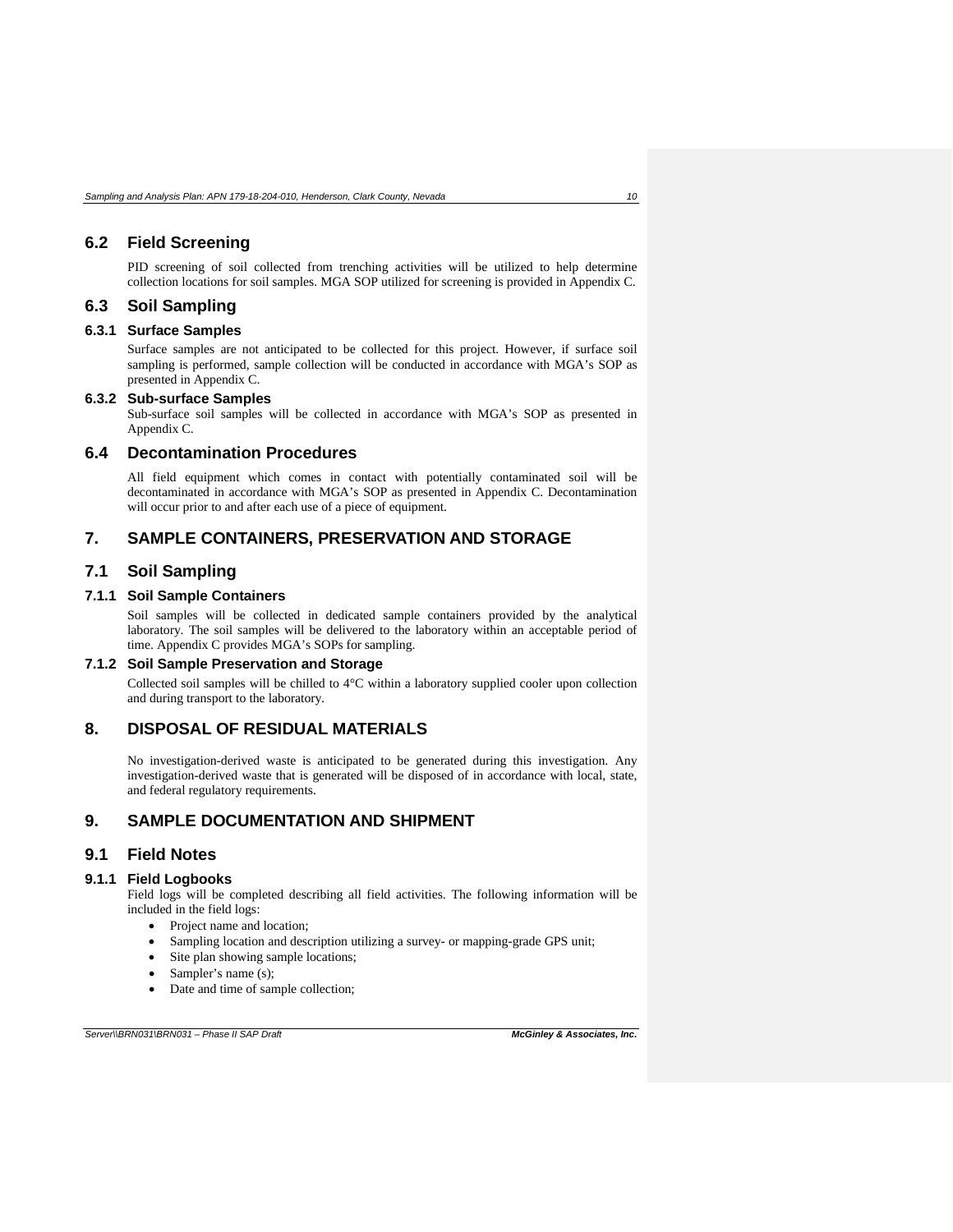- Type of sample (e.g., soil);
- Type of sampling equipment used;
- Field instrument readings and calibration;
- Field observations and details related to analysis or integrity of samples (e.g., noticeable odors, colors, etc.);
- Sample preservation;
- Lot number of the sample containers, sample identification numbers and explanatory codes, and chain-of-custody form numbers; and
- Name of recipient laboratory.

#### <span id="page-15-0"></span>**9.1.2 Photographs**

Photographs will be taken at select sampling locations. They will serve to verify information entered in the field logbook. For each photograph taken, the following information, at a minimum, will be written in the logbook:

- Time, date, location, and weather conditions;
- Description of the subject photographed; and
- Name of person taking the photograph.

### <span id="page-15-1"></span>**9.2 Labeling**

All samples collected will be labeled in a clear and precise manner for proper identification in the field and for tracking in the laboratory. The samples will have pre-assigned, identifiable, and unique numbers. At a minimum, the sample labels will contain the following information:

- Sample location;
- Date and time of collection;
- Analytical parameter(s) requested; and
- Method of preservation.

### <span id="page-15-2"></span>**9.3 Sample Chain-of-Custody Forms and Custody Seals**

All samples shall be delivered to the laboratory under chain-of-custody protocol. All chain-ofcustody forms and sample labels will be signed and dated. A copy of the chain-of-custody form is provided in Appendix E. Laboratory supplied custody seals shall be used to seal the screw lid of each sample container.

### <span id="page-15-3"></span>**9.4 Packaging and Shipment**

Samples shall be placed in a sturdy cooler. Bubble wrap shall be placed in the bottom of the cooler and sample containers shall be placed in containers provided by the laboratory. Ice shall be packed in zipper-locked, double plastic bags. Empty space in the cooler shall be filled with bubble wrap. Appendix C provides MGA's SOP for sample packaging and shipping.

# <span id="page-15-4"></span>**10. QUALITY CONTROL**

# <span id="page-15-5"></span>**10.1 Field Quality Control Samples**

Samples will be collected in accordance with industry standard procedures. One equipment rinsate blank sample will be collected during this investigation. The collection of this sample will determine if field decontamination procedures have been successfully implemented.

### <span id="page-15-6"></span>**10.2 Background Samples**

No background samples are anticipated to be collected during this investigation.